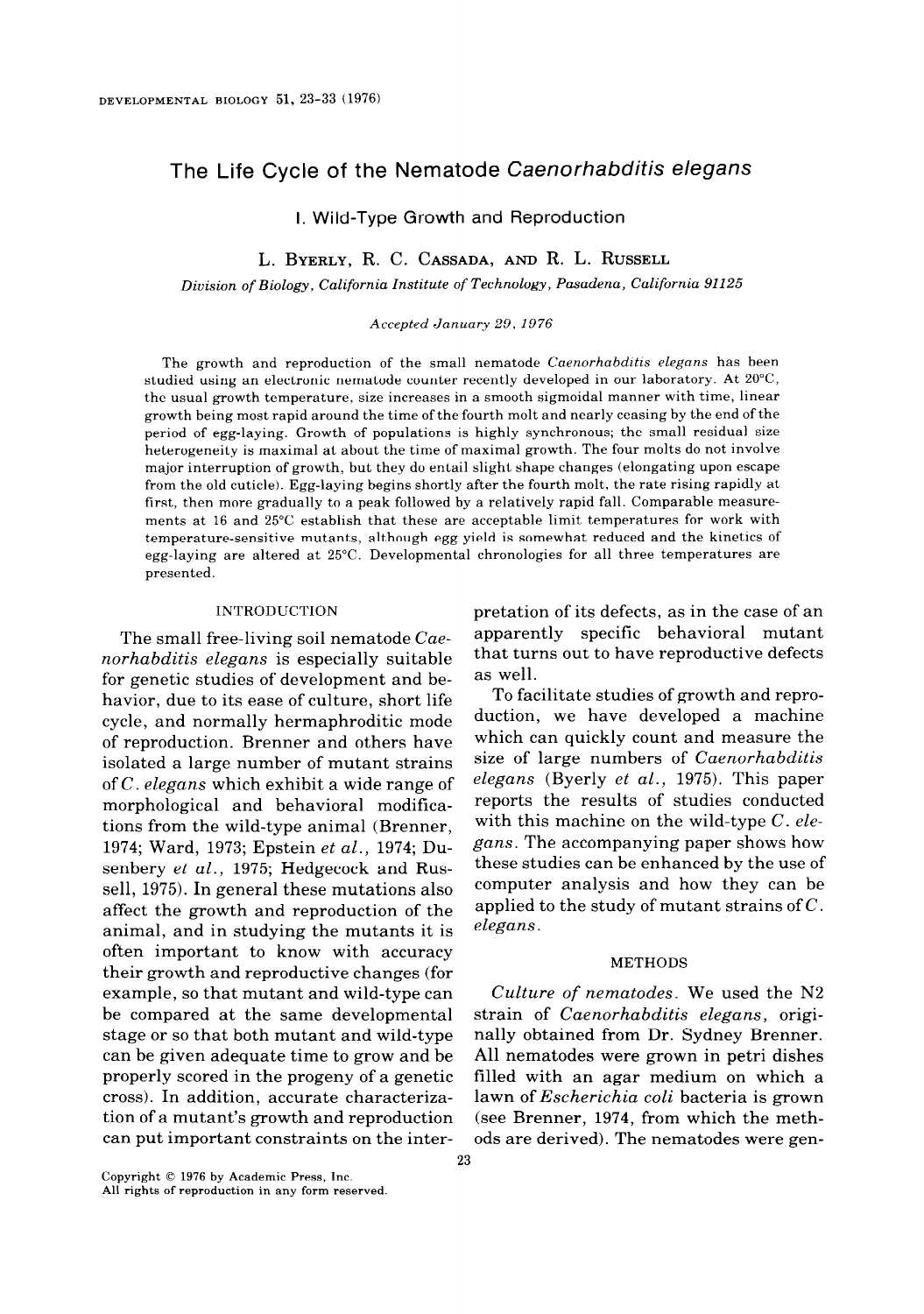erally transferred from one plate (petri dish) to another in the same standard solution (0.35%  $Na<sub>2</sub>HPO<sub>4</sub>$ , 0.15%  $KH<sub>2</sub>PO<sub>4</sub>$  and 0.2% NaCl) used by the nematode counter. In studies of egg laying rates, the egglaying animals were transferred instead on the tip of a bent hypodermic needle (transfer time, 5 sec) to avoid the disturbance of being suspended in solution for several minutes. Synchronous populations of nematodes were normally started by transferring adult animals to a plate, allowing them to lay eggs for 4 hr (2 hr for the hatching study), and then removing them by a gentle wash which leaves the eggs behind, stuck to the agar. These eggs were then allowed to hatch and the resulting animals allowed to grow for the desired length of time. In the fourth molt study, which required optimal synchronization, populations were obtained by washing off the newly hatched worms from a plate of hatching eggs that had been washed clean of animals 1 hr earlier. Populations which were to grow for several days before measuring were transferred to new plates as necessary to prevent exhaustion of the bacterial food supply. All ages are measured from the time at which the originating eggs are laid.

Sample processing. Nematodes to be measured were eluted from the agar plate in 10 ml of the standard solution and then washed twice by centrifugation before being run through the counter. To avoid any possible osmotic effects which the standard solution might have on the size of the animal, the preparation procedure was standardized so that all samples were run at a fixed time  $(-5 \text{ min})$  after being washed off the plate; adult nematodes repeatedly measured over a half-hour period showed no significant change in size. In studying growth, animals once run through the counter were not reused although they appeared healthy and unaffected by the measurement. In all counts, the final nematode suspension was adjusted so as to contain no more than 1500

large animals or 3000 small animals per milliliter; this reduces coincidences to less than 1% of count rate. In the standard elution method, eggs stick lightly to the plate and are not eluted; therefore, when eggs were to be measured (Fig. l), the plate was scraped with a glass rod or pipet tip to dislodge them before elution.

Optically measured length. It is very difficult to measure the length of live nematodes optically due to their movement. For careful measurements the animals must be either photographed or immobilized in some way and measured directly. All length measurements given in this paper were taken after the nematodes had been killed and fixed by incubating at 60°C for 20 min. This treatment results in a straight, easily measured carcass; however, it can affect length, e.g., gravid adults lose eggs and sometimes a whole gonad after heat-killing. Preliminary tests indicated that the lengths of nematodes that had been heat-killed were quite close to the lengths of animals of the same sample that had been anesthetized with 1% lphenoxy-2-propanol. Also, heat-killed lengths were found to be proportional to the lengths measured from photographs of live nematodes throughout the first 3 days of development. The long tail of the nematode was included in the length measurements.

Pumping measurements. The percentage of animals which exhibited a pumping motion of the pharynx at any particular time was determined by examining 50 animals under the dissecting microscope. Each animal was observed until it pumped or until 5 set has passed; animals which did not pump within 5 set were considered not to be pumping.

#### RESULTS

# Hatching

For hatching studies, synchronous  $\sim$ 20°C populations of eggs laid by adult nematodes over 2-hr periods were measured in the nematode counter (Byerly et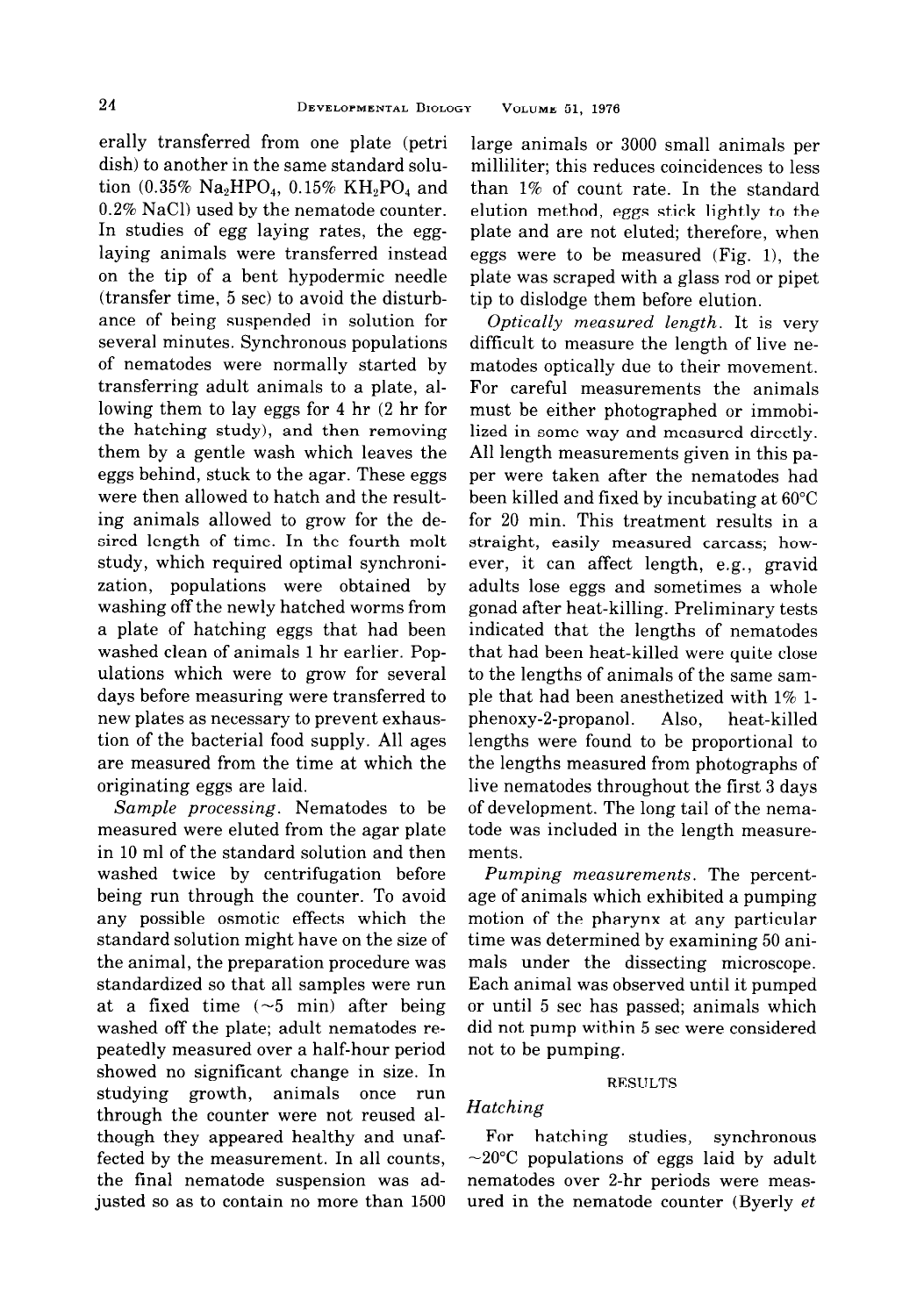$al.$ , 1975) at various times after they were laid. Up until the time of hatching the eggs give an unchanging, narrow distribution of nematode counter signals (NCS) with a mean of 3.25 channels as shown in Fig. 1. Newly hatched nematodes, however, give somewhat smaller, more widely dispersed signals, with a mean of 2.90 channels (see Fig. 1). The difference allows hatching to be quantitatively monitored with the counter. In the "9-hr" population of Fig. 1 (from eggs laid 8-10 hr before), almost no young animals are present; subsequent populations contain increasing numbers of hatched animals until, in the " $12$ -hr" population (from eggs laid  $11-13$  hr before) almost all the eggs have hatched to produce young animals. Therefore, at 20°C most of the eggs must hatch between 10 and 11 hr after being laid.

## Growth

For growth studies, similar synchronous  $\sim$ 20 $\degree$ C populations were started from eggs laid over 4-hr periods, and the resulting nematodes were measured at various times after hatching. The size (NCS) distributions for eight typical synchronous populations, measured at various times throughout the life cycle, are shown in Fig. 2. In each case, the size distribution is reasonably narrow, indicating synchronous growth with no evidence of "laggards." Since synchronous populations almost always give roughly bell-shaped distributions like those shown, each has been characterized for comparative purposes by calculating its mean and spread (standard deviation).

The increase of mean size with age is shown in Fig. 3A, together with previously obtained information (adjusted for a small difference in growth rate) on the timing of C. elegans' four cuticular molts (Cassada and Russell, 1975) and additional information on egg-laying, to be described in more detail below. The animals grow fairly slowly before the first molt; then growth accelerates, becoming maximal at about



FIG. 1. Hatching of egg populations at 20  $\pm$ 0.5%. Five samples of eggs (laid over 2-hr periods) were measured in the counter at times ranging from 4 to 12 hr after they were laid. Times are measured from the middle of each period. Mean NCS for eggs is 3.25 channels; the mean for newly hatched animals is 2.90 channels.



FIG. 2. Distributions of NCS for eight synchronous 20°C nematode populations measured at times ranging from 14 to 130 hr after egg-laying. The first three distributions actually involve numbers twice as large as indicated; the general trend toward smaller sample size as nematodes get larger is necessitated by the increasing difficulty of keeping nematodes well fed as their mass increases nearly lOOO-fold. For comparison with Fig. 1, the channel labeled 2 includes NCS signals from 2.0 to 3.0, channel 3 those from 3.0 to 4.0, and so forth.

the time of the fourth molt or shortly thereafter; after egg-laying begins (at about 65 hr) growth begins to slow, dropping to a very low rate by the end of the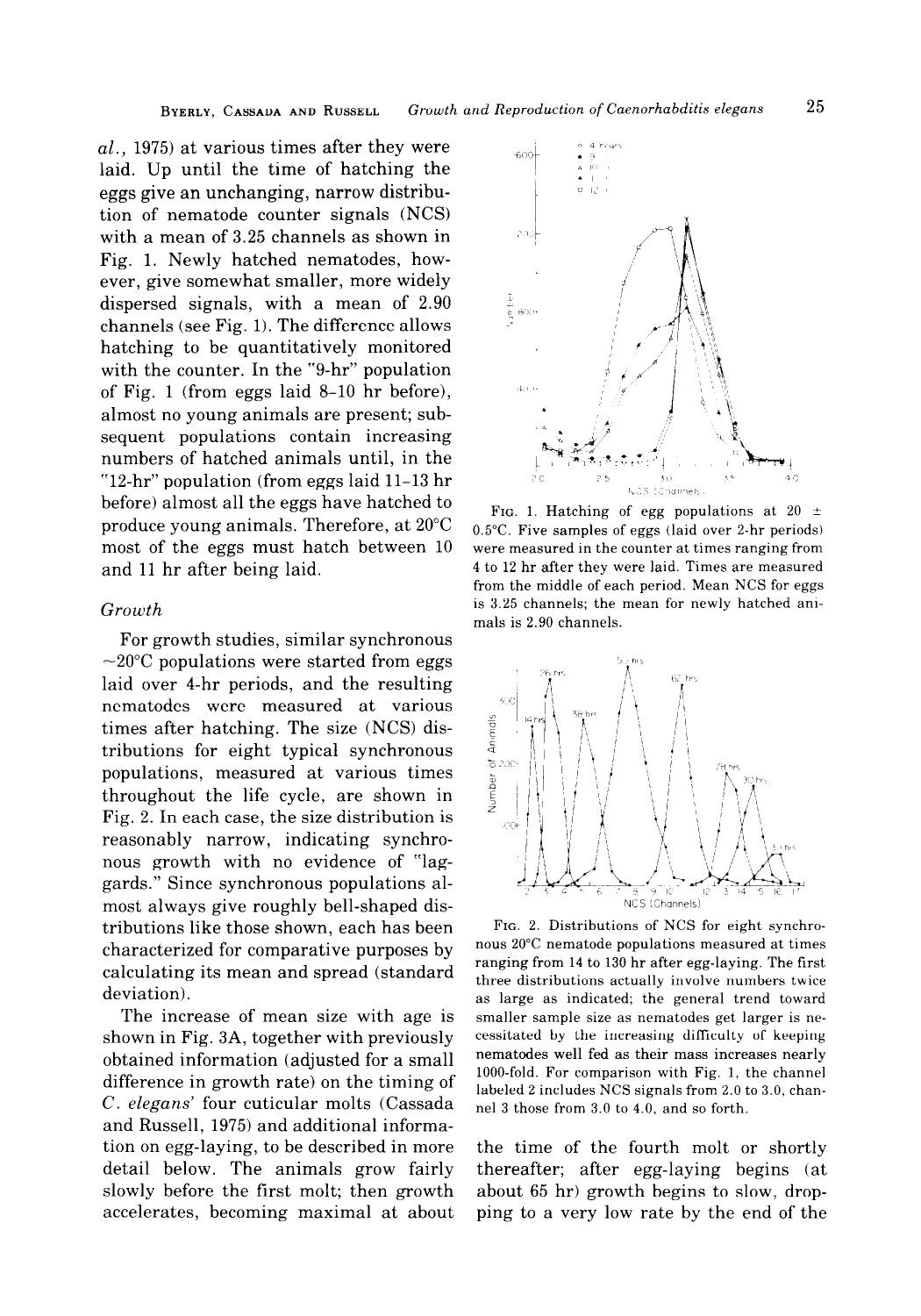

FIG. 3. (A) Growth at  $19.5 \pm 0.5$ °C as measured by the nematode counter. Each point indicates the mean size of one synchronous population, where age is calculated from the middle of the time the eggs were laid. Large enough populations have been measured each time so that statistical errors are always smaller than the expected systematic errors of 1%. The vertical lines labeled 1-41 indicate the times of maximum lethargus (minimal pumping) associated with the four molts. BE marks the beginning of egg-laying. (B) Population spread (standard deviation of the NCS distribution) as a function of age at  $19.5 \pm 0.5$ °C.

## egg-laying period (at about 120-130 hr).

The dependence of population spread on age is shown in Fig. 3B. As might be expected, the spread is greatest at about the time when growth rate is maximal, i.e., at about 50 hr of age. The spread of the populations is not reduced by decreasing the

period over which the initial eggs were laid; populations started from eggs laid over a 2-hr period have essentially the same spreads as do the populations started from 4-hr egg-laying periods (Fig. 3B).

### Molting

From the relatively smooth shape of the growth curve in Fig. 3A, it appears that the four cuticular molts of  $C$ . elegans do not represent major growth discontinuities. However, some shape changes do appear to accompany molting, as can be seen by comparing NCS size measurements with optical measurements of length. In general, the two size measurements should be linearly related, since the nematode counter signal, originally based on nematode volume, is deliberately processed in an attempt to make the final signal proportional to length (Byerly et al., 1975). That the relationship is indeed very nearly linear is shown in Fig. 4. In Fig. 4A is a growth curve analogous to that of Fig. 3A, except that length, rather than NCS, is used as the index of size; although length measurements are more laborious and have larger errors, the two growth curves correspond quite closely. In Fig. 4B, NCS and length are plotted against one another to show the nearly linear relationship directly. The deviations from linearity in Fig. 4B, although small, are significant and therefore indicate real shape changes during growth. These changes appear to be correlated in time with the four molts, indicated by arrows in the figure. To investigate the apparent correlation more closely, especially well-synchronized populations were prepared (as described in Methods) and followed through the fourth molt; Fig. 5A shows how NCS and length varied as these animals passed through the lethargus period (indicated by reduced pumping) and then shed their old cuticles. The nematode counter signal, derived primarily from the animal's volume, leveled off quite noticeably during the molt (probably due to reduced feeding) and then re-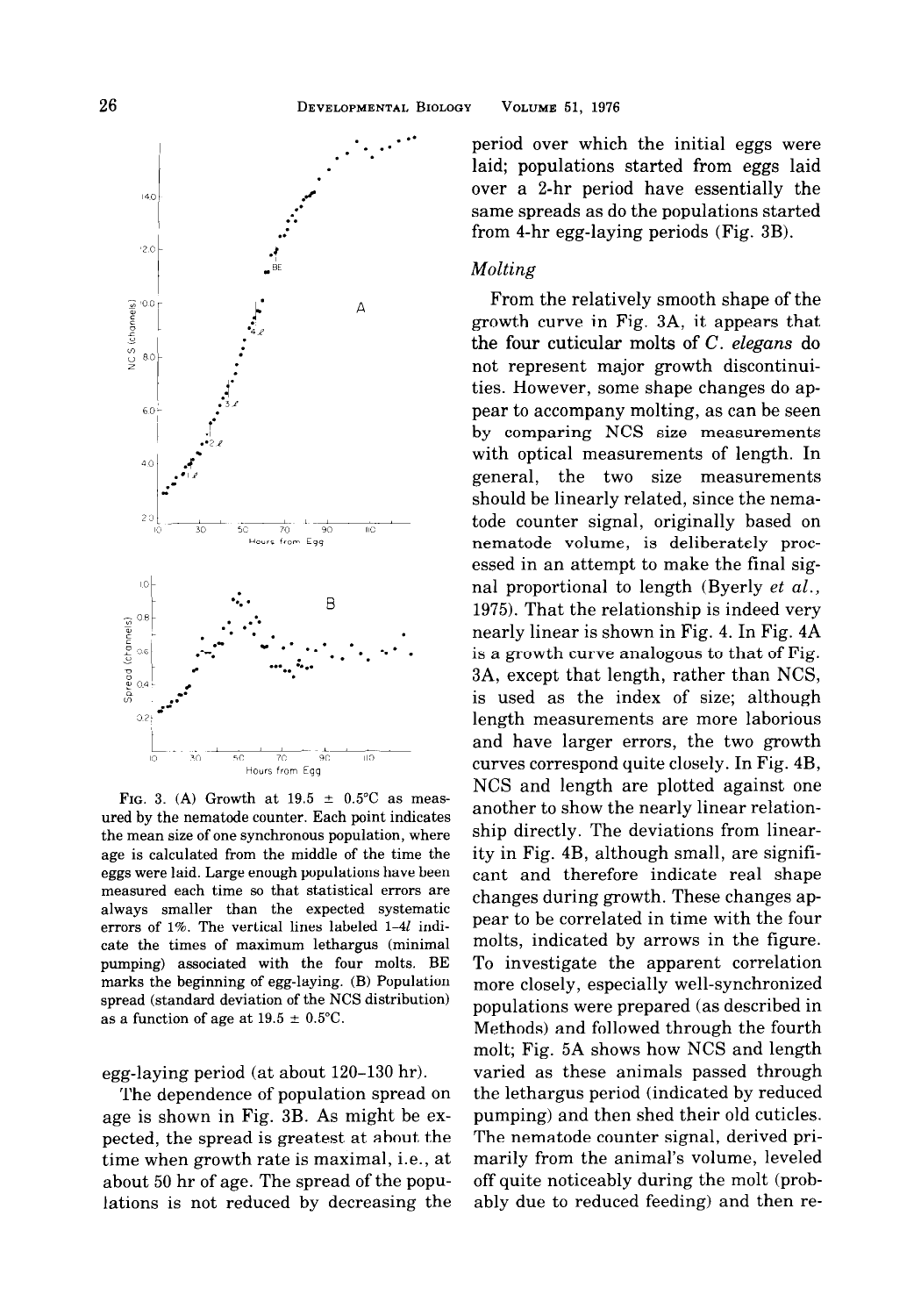

FIG. 4. (A) Growth at 19.5  $\pm$  0.5°C as measured by length. Each point is the mean of the lengths of 16 nematodes. The indicated errors are statistical errors; l-41 and BE have the same meaning as in Fig. 3A. (B) Relation between NCS and optically measured length of nematodes. The straight line drawn through the data demonstrates the basically linear relation between NCS and length. The curvy line shows that the deviations from linearity correlate with the molting events indicated by l-41. BE marks the beginning of egg-laying.



FIG. 5. (A) Pumping, NCS, and length as functions of age through the fourth molt. Populations synchronized by taking animals that hatch in a 1-hr period were used for this study. Ages are measured from the middle of the hatch period. These populations were maintained at  $20.0 \pm 0.3$ °C. (B) Relation of NCS to length at fourth molt. Data is the same as that in Fig. 5A. The solid line is drawn by eye through the data of this experiment, which comes from populations which hatched over a 1-hr period. The dashed line is the corresponding part of the curvy line in Fig. 4B, which came from populations started from eggs laid over 4-hr periods. The arrow marks the length at which the pumping was minimal, and the interval about the arrow indicates the range of lengths measured during the fourth lethormic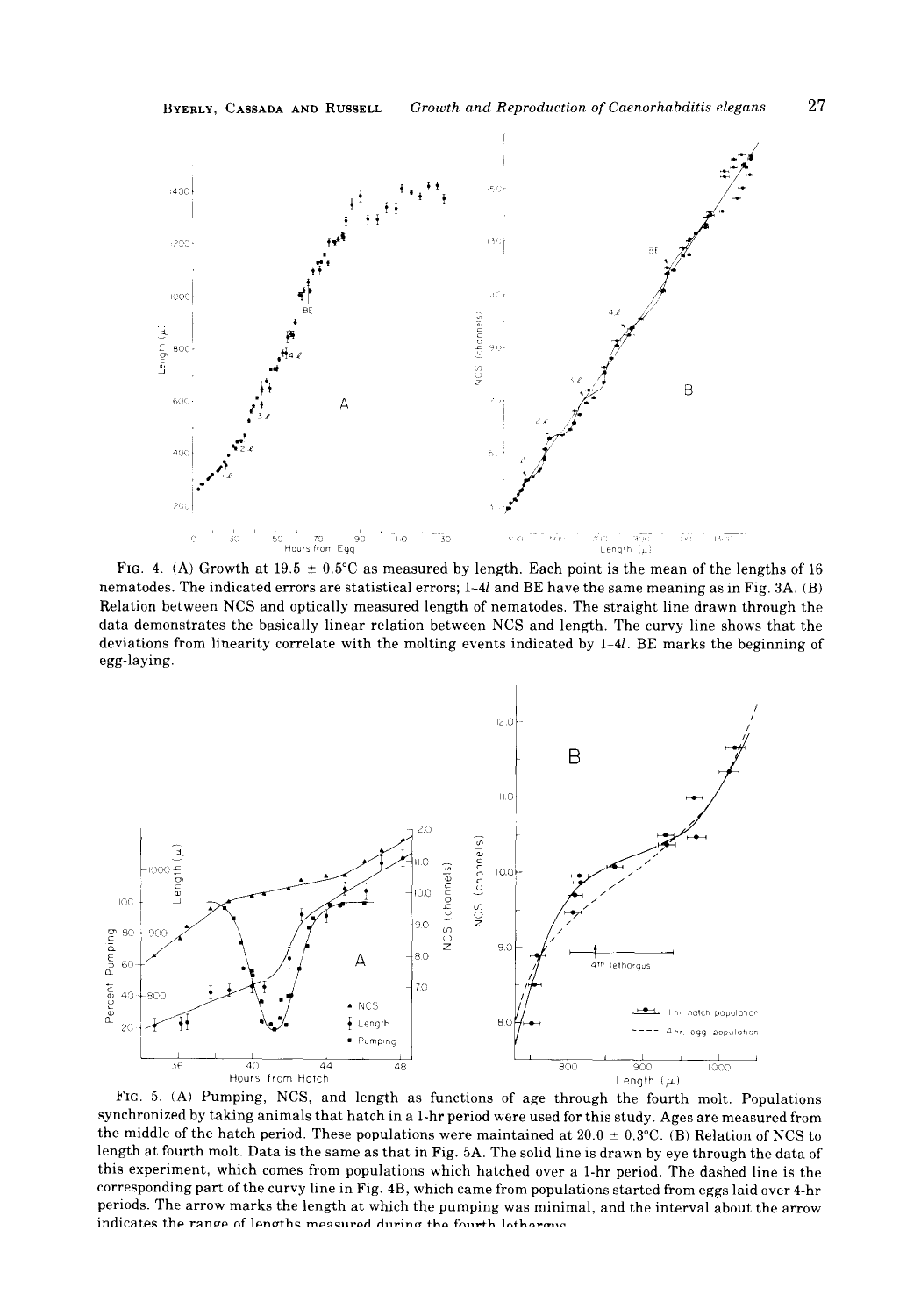sumed its former rate of rise. The length, however, continued to increase during the molt, showing a rather sharp jump when the animals resumed pumping at the end of lethargus (just when cuticular shedding has been observed in other experiments). As a consequence, the relationship between NCS and length changed quite significantly during the molt, as shown in Fig. 5B. The simplest interpretation appears to be that the animals elongate during the molt, and that a major part of the elongation occurs as they escape the confines of the old cuticle. To determine just how much linear expansion a cuticle might be capable of, we calculated for each juvenile stage and for the adult, the minimum (beginning) size, the maximum (final) size, and their ratio, as shown in Table 1. Although there is certainly some variation in the ratios, the four molts do appear to divide the C. elegans life span into periods with roughly equal ratios of linear growth. Whether this reflects some inherent limitation to the linear expansion of cuticles remains to be seen.

## Egg-Laying

C. elegans begins laying eggs a number of hours after the fourth molt. To determine how the egg-laying rate varies with the age of the adult, we transferred 10 synchronous animals from plate to plate every 4 hr at 20°C. The young animals that hatched on each plate were counted a day or two later on the nematode counter to determine the number of fertile eggs that had been laid in that 4-hr period. The triangles in Fig. 6 show the egg-laying rates determined by this method. Egg-laying begins shortly after 60 hr, climbs quickly to a rate of four eggs per hr and then rises more slowly until it reaches a maximum of about nine eggs per hr at 92 hr; it then drops sharply, and effectively ends at 120 hr. On the average, each nematode lays a total of 215 eggs.

An easier method of measuring egg-laying rates should be possible, according to

| TABLE |  |  |
|-------|--|--|
|       |  |  |

|          |  |  |  | SIZE INCREASES OF VARIOUS DEVELOPMENTAL |
|----------|--|--|--|-----------------------------------------|
| SraGES'' |  |  |  |                                         |

| Developmental<br>stage | Minimal<br>size<br>(NCS) | Maximal<br>size<br>(NCS) | Ratio.<br>maximal<br>to mini-<br>mal |
|------------------------|--------------------------|--------------------------|--------------------------------------|
| First juvenile         | 2.9                      | 4.1                      | 1.41                                 |
| Second juvenile        | 4.1                      | 5.6                      | 1.37                                 |
| Third juvenile         | 5.6                      | 7.0                      | 1.25                                 |
| Fourth juvenile        | 7.0                      | 9.6                      | 1.37                                 |
| Adult                  | 9.6                      | 16.0                     | 1.67                                 |
|                        |                          |                          |                                      |

 $\degree$  The sizes given are averaged for growth at 16, 20, and 25°C.



FIG. 6. Rate of egg-laying as a function of age. Each point indicates the average egg-laying rate for a 4-hr period centered about the time of the point. The triangles are derived from experiments where the layers were transferred to new plates every 4 hr. The circles are from experiments where the layers were transferred to new plates every 24 hr, and a computer fit was used to infer the average egglaying over each of the six 4-hr periods. Both experiments were done at  $19.8 \pm 0.3$ °C, but at different times. The error bars on the 4-hr period data are calculated from the variation between the two copies done of this experiment.

the following considerations. If eggs are laid over an extended period (e.g., 24 hr) and then the resulting animals are allowed to grow for a known time, the NCS distribution of the resulting population should reflect not only how many eggs are laid during the entire period, but also how the egg-laying rate varied over the period. In brief, the eggs laid at earlier times are represented by the larger animals, while the smaller animals represent the eggs laid toward the end of the period.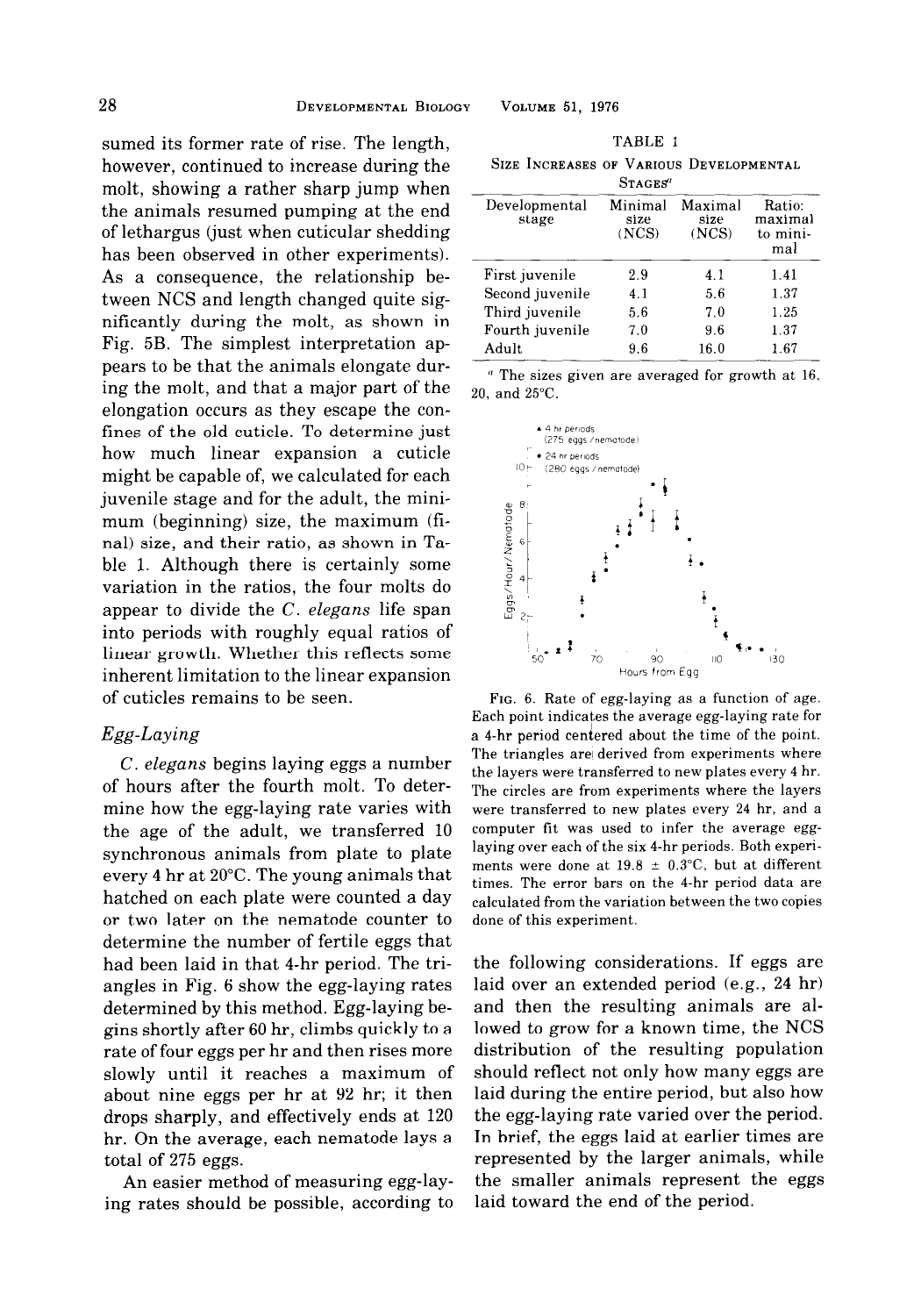The observed NCS distribution should therefore be convertible into an egg-laying rate curve for the original laying period, provided that one takes into account the known growth rate and population spread characteristics of young animals, as previously measured. In practice we have found this to be most effectively accomplished by the following computerized matching procedure. Given (a) the NCS distribution of nematodes hatching from eggs laid over a 4-hr period, and (b) how the spread (standard deviation) and mean of such a distribution change with time, a computer can quickly generate the summed NCS distribution expected for animals hatching from eggs laid over a number of successive 4-hr periods. By varying the rates of egg-laying for each period independently, different summed distributions can be generated and compared with the observed distribution, to obtain the best possible fit. The rates which generate the best-fit distribution should then correspond to the 4-hr rates which would be measured directly:

To test the validity of this approach, we allowed adults of various ages to lay eggs over 24-hr intervals, and then used the computerized matching procedure to convert the resulting NCS distributions into egg-laying rates for the six 4-hr periods within each interval. The filled circles of Fig. 6 show the egg-laying rates determined in this way; they agree quite well with the rates determined by the more directly determined method. In view of this agreement, we have used the second method in most subsequent studies of egglaying.

## The Effects of Temperature

Considerable interest exists in using temperature-sensitive mutants of C. elegans to probe behavior and development. Accordingly it becomes important to know how the life cycle of normal C. elegans varies with temperature. Practical experience in our laboratory has led to the choice of 16 and 25°C as the convenient lower and

upper limits, respectively, for work with C. elegans. Experiments similar to most of those described above have also been performed at 16 and 25°C to determine how well the growth parameters measured at the usual 20°C growth temperature can serve to describe growth at these temperature extremes. The results are summarized in Table 2 and described in more detail below.

Growth curves at  $\sim$ 16 and  $\sim$ 25°C are presented in Fig. 7, along with the standard  $\sim$ 20 $\degree$ C growth curve for comparison. The general shapes appear similar in all three cases, with the exception that the 16 and 25°C animals apparently do not get quite as large as the 20°C ones. To test the similarity more rigorously, the 20°C growth curve was fitted to the 16 and 25°C data, using a computer fitting method which preserved the shape of the curve but allowed scale changes of time and size. The original 20°C growth curve is drawn through the  $\sim$ 20°C data points of Fig. 7, and 16 and 25°C fitted versions of it are drawn through the respective data points. The fits appear quite good, suggesting that general growth characteristics are quite similar over the entire temperature range. From the fitted scale changes, indicated next to the curves, growth is 53% more rapid at 25.O"C and 21% slower at 16.1 than at 19.5"C; these values fit well an exponential dependence on temperature with a  $Q_{10}$ of 2.1.

Molting times and sizes were also measured at 16 and 25"C, and are indicated in Fig. 7. Although the 25°C animals may molt at very slightly larger sizes, the overall pattern is clear; molting occurs at very nearly the same sizes at all temperatures. (The possible occurrence of molting-associated shape changes at 16 and 25°C has not been investigated.)

In contrast to overall growth and molting, egg-laying shows significant differences as a function of temperature. Egglaying curves for 16 and 25°C are presented in Fig. 8, together with the  $\sim$ 20 $\degree$ C curve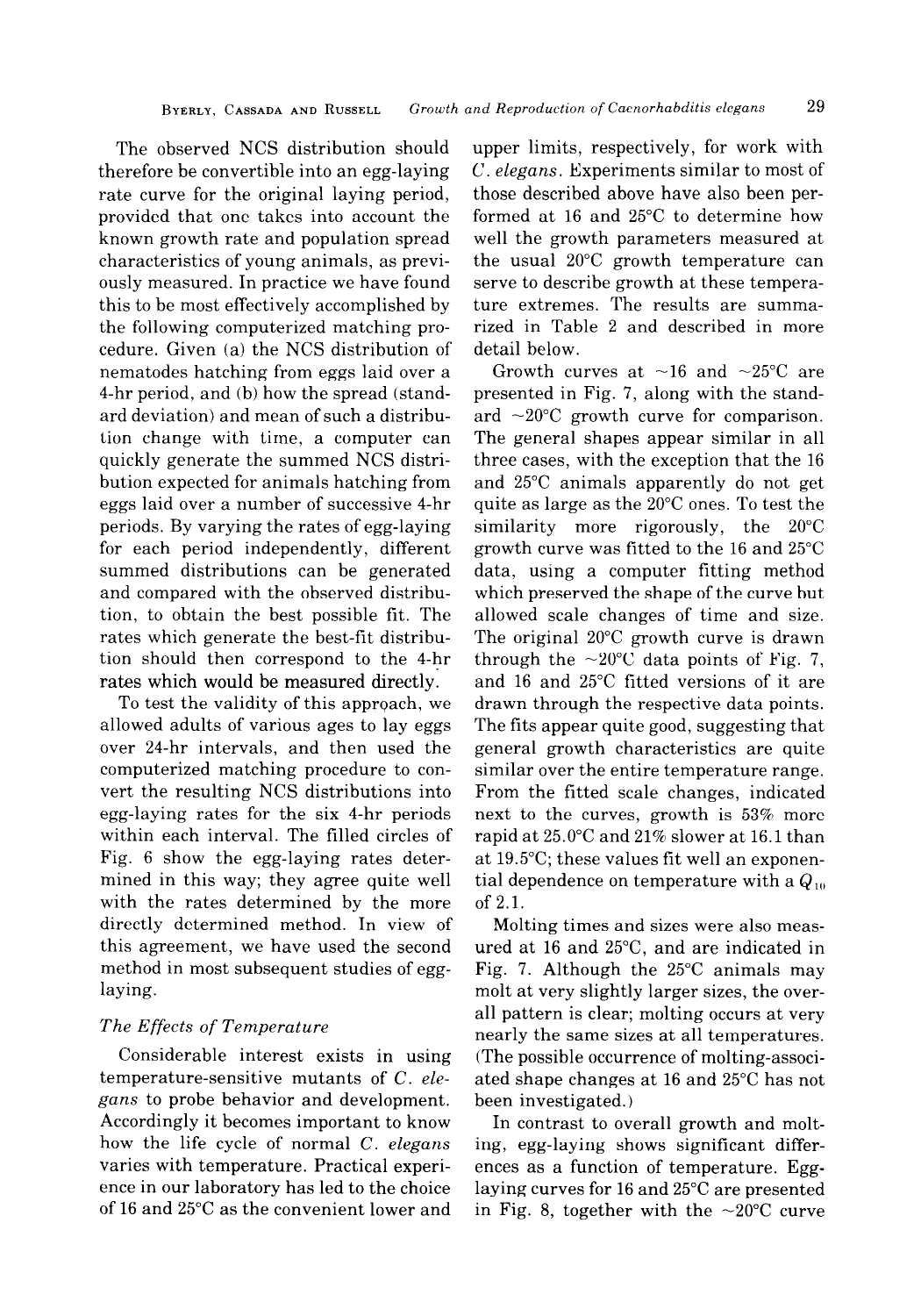| DEVELOPMENT AT DIFFERENT TEMPERATURES" |                    |                           |                    |
|----------------------------------------|--------------------|---------------------------|--------------------|
|                                        | "16°C"             | "20°C"                    | "25°C"             |
|                                        | $(16.0 \pm$        | $(19.5 \pm$               | $(25.0 +$          |
|                                        | $0.3$ °C)          | $0.5^{\circ}C$            | $0.2$ °C)          |
| Egg laid                               | $0\;{\rm hr}$      | $0\;{\rm hr}$             | 0 <sub>hr</sub>    |
| Egg hatches                            | $16-18$ hr         | $10-12$ hr                | $8-9$ hr           |
| First-molt<br>leth-<br>argus           | 36.5 <sub>hr</sub> | $26$ hr                   | 18.0 <sub>hr</sub> |
| Second-molt                            | 48 hr              | 34.5 hr                   | 25.5 <sub>hr</sub> |
| lethargus                              |                    |                           |                    |
| Third-molt leth-<br>argus              | 60.0 <sub>hr</sub> | 43.5 hr                   | 31 <sub>hr</sub>   |
| Fourth-molt<br>lethargus               | 75 hr              | 56 hr                     | 39 hr              |
| Egg-laying<br>be-<br>gins              | $\sim 90$ hr       | $-65\,\,\mathrm{hr^*}$    | $\sim$ 47 hr       |
| Egg-laying max-<br>imal                | $\sim$ 140 hr      | $\sim 96$ hr <sup>*</sup> | $\sim 62$ hr       |
| Egg-laying ends                        | $\sim$ 180 hr      | $-128$ hr*                | $\sim$ 88 hr       |
| DFR for growth                         | 0.79               | 1.00                      | 1.53               |
| Length at<br>first.<br>molt            | $360 \mu m$        | $370 \mu m$               | $380 \mu m$        |
| Length at second<br>molt               | $490 \mu m$        | $480 \mu m$               | $510 \ \mu m$      |
| Length at third<br>molt                | $650 \mu m$        | 640 $\mu$ m               | $620 \mu m$        |
| Length at fourth<br>molt               | 900 $\mu$ m        | $850 \mu m$               | 940 $\mu$ m        |
| Length at egg-<br>laying onset         | 1150 $\mu$ m       | $1060 \mu m$              | 1110 $\mu$ m       |
| SIF                                    | 0.94               | 1.00                      | 0.96               |
| Maximal<br>egg-<br>laying rate         | 5.4/hr             | 9.1/hr                    | 8.1/hr             |
| Total eggs laid                        | 275                | 280                       | 170                |
| DRF for egg-lay-<br>ing                | 0.66               | 1.00                      | 1.33               |
| " For ease<br>of                       | reference          | the<br>temperatures       | are                |

TABLE 2

called 16, 20, and 25°C; the measured means and ranges are given in parentheses below. Unintentional slight variations in temperature sometimes occur and can influence the results; for example, the mean temperature during the measurement of "20°C" growth was 19.5"C, whereas that during the measurement of "20 $^{\circ}$ C" egg-laying was 19.8 $^{\circ}$ C. The size factor SIF is the size scale change applied to the 20°C growth curve to achieve the best fit to the growth curve at the indicated temperature; the developmental rate factors "DRF for growth" and "DRF for egg-laying" are the time scale changes applied to the respective curves to achieve best fits. Both types of factors bear a direct relationship to the analogous factors described in the accompanying paper (Byerly et al., 1976). The data values marked by an asterisk (\*) were collected from cultures



FIG. 7. Growth at 16, 20, and 25°C as measured by the nematode counter. Conditions as in Fig. 3A. The curves drawn through the 16 and 25°C data are the best fits derived from the 20°C curve by a computer fitting procedure which preserved the shape of the curve but allowed scale changes of size and developmental rate. The SIF and DRF values beside each curve indicate the scale changes which gave these best fits.  $\oplus$  Indicates a molting period.

for comparison. While the overall shapes are somewhat similar, there appear to be discrepancies as well. These discrepancies become quite apparent when attempts are made to fit the 16 and 25°C data, using the 20°C curve as a model. The best computergenerated fits are drawn through the respective data points; for 16°C the fit is reasonable, but for 25°C the fit is clearly unsatisfactory.

Moreover, the total egg yield is markedly reduced at  $25^{\circ}$ C (see Table 2), and the overall kinetics of egg-laying, unlike those of growth, do not show an exponential dependence on temperature. In short, egglaying is more sensitive to high temperatures than is general growth.

grown at 19.8  $\pm$  0.3°C and adjusted slightly (by reference to known events in the life cycle) to provide 19.5"C values,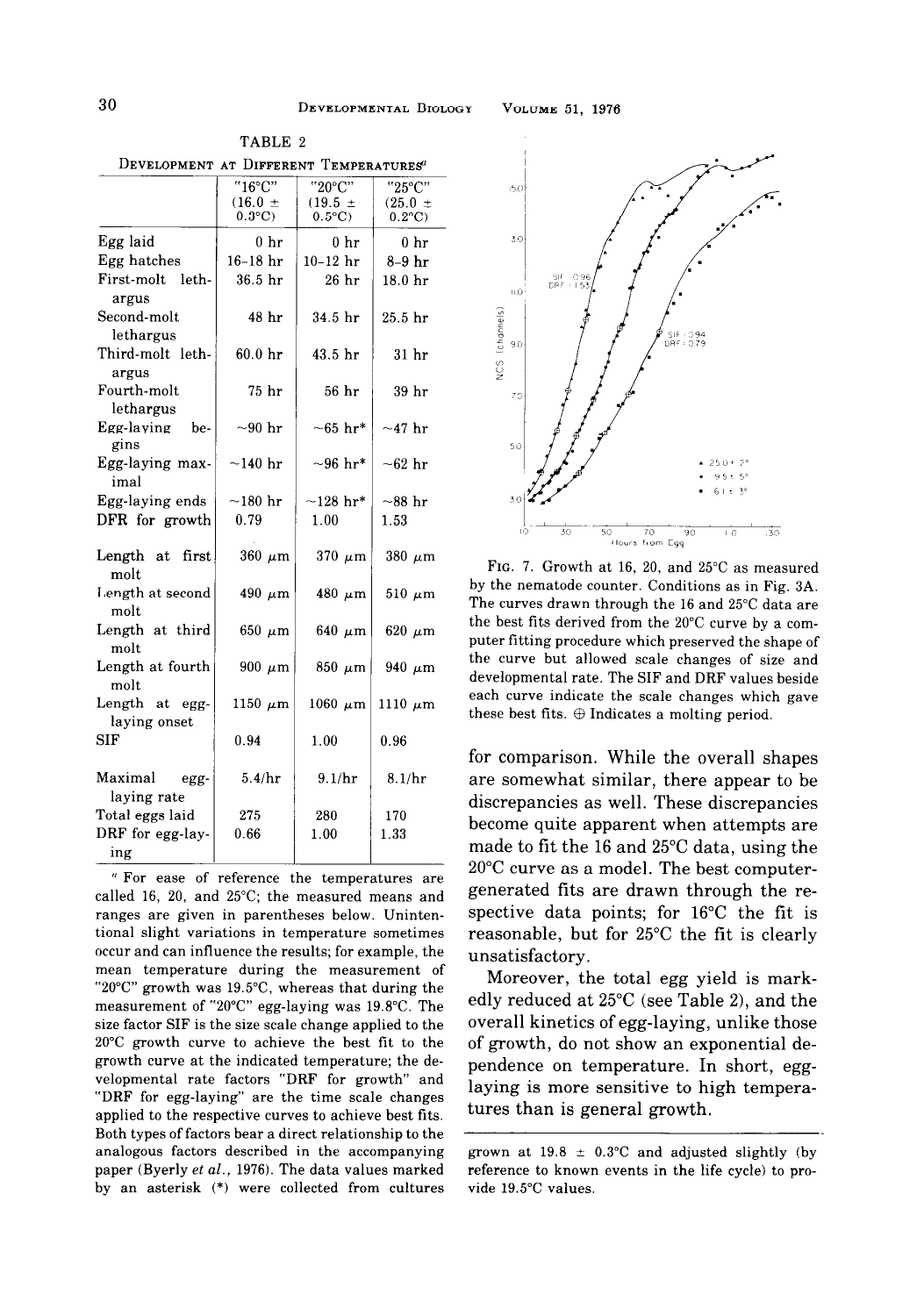

FIG. 8. Egg-laying at 16, 20, and 25°C. Parental FIG. 6. Eigenaying at 10, 20, and 25 C. I are that  $\frac{15}{24}$  hr, as in the ...  $\frac{246.1 \pm .3^8}{9252.15^9}$ second method of Fig. 6. The curves drawn through the 16 and 25°C data are the best fits derived from<br>the 20°C curve by a computer fitting procedure like<br>that of Fig. 7. The DRF values have the same mean-<br>ing as in Fig. 7. The error bars drawn on the highest<br>point of eac the 20°C curve by a computer fitting procedure like that of Fig. 7. The DRF values have the same meaning as in Fig. 7. The error bars drawn on the highest point of each curve show the 5% error that is estimated from the uncertainty of the fitting procedure and variation in the data. The error in low egglaying rates is probably about 0.2 eggs per hr per nematode

Population spread characteristics also  $F_{IG.}$  9. Population spread as a function of size at show a temperature dependence which 16, 20, and 25°C. For comparative purposes the may be related to that of egg laying. Fig- spread is plotted against size, rather than against ure 9 shows the spreads of 16, 20, and  $25^{\circ}$ C age, as in Fig. 3B. populations, plotted as a function of size to TABLE 3 facilitate comparison at similar developmental stages. The 16 and 20°C results are virtually identical; in both cases the spreads are maximal at or near the time of maximum growth, and drop thereafter as the animals enter the egg-laying period. At  $25^{\circ}$ C, not only do the spreads rise to a greater maximum, but they remain high throughout the subsequent egg-laying period.

#### DISCUSSION

The features of the C. elegans life cycle described above conform to the general nematode pattern (Bird, 1971, p. 80) in the  $\overline{a_{\text{Data for }C. elegans}}$  are from this paper; data for sense that the growth curve is sigmoidal C. briggsae are from the curve of Jantunen (1964). and relatively uninterrupted by the four Times are to the nearest 0.5 hr, measured from<br>cuticular molts. To our knowledge no pre-<br>hatching; lengths are to the nearest 5  $\mu$ m. Both cuticular molts. To our knowledge no pre-<br>measurements are at or near 20°C, but the C. vious growth or reproductive data have been published for C. elegans, but a growth curve (without data points) has present.

been published for the closely related species Caenorhabditis briggsae, growing at 20°C in a rich but axenic liquid culture medium (Jantunen, 1964). The shape of the 20°C C. elegans growth curve corresponds very closely to that reported for C. briggsae, and the sizes of  $C$ . elegans at its molts are only slightly larger than those of C. briggsae (see Table 3). The most notable differences between the two curves are an approximately 15% faster growth rate



COMPARATIVE GROWTH OF  $C$ . elegans AND  $C$ .  $bri$ ggene<sup>n</sup>

| $\sim$ $\sim$            |                     |                   |  |  |  |
|--------------------------|---------------------|-------------------|--|--|--|
|                          | C. elegans          | C. briggsae       |  |  |  |
| First-molt lethargus     | 15.0 <sub>hr</sub>  | 9.5 <sub>hr</sub> |  |  |  |
| Second-molt lethargus    | $23.5\;$ hr         | 26 <sub>hr</sub>  |  |  |  |
| Third-molt lethargus     | 32.5 <sub>hr</sub>  | 40 <sub>hr</sub>  |  |  |  |
| Fourth-molt lethargus    | 45.0 <sub>hr</sub>  | 50 <sub>hr</sub>  |  |  |  |
| Egg-laying begins        | $\sim$ 54.0 hr      | 65 hr             |  |  |  |
| Length at first molt     | $370~\mu m$         | $315 \mu m$       |  |  |  |
| Length at second molt    | 480 $\mu$ m         | 445 $\mu$ m       |  |  |  |
| Length at third molt     | 640 $\mu$ m         | $605 \mu m$       |  |  |  |
| Length at fourth molt    | $850 \mu m$         | $745 \mu m$       |  |  |  |
| Length at egg-laying on- | $1060\,{\rm~\mu m}$ | $1050~\mu m$      |  |  |  |
| set                      |                     |                   |  |  |  |

briggsae growth is in axenic liquid medium, while the  $C$ . elegans growth is on agar plates with bacteria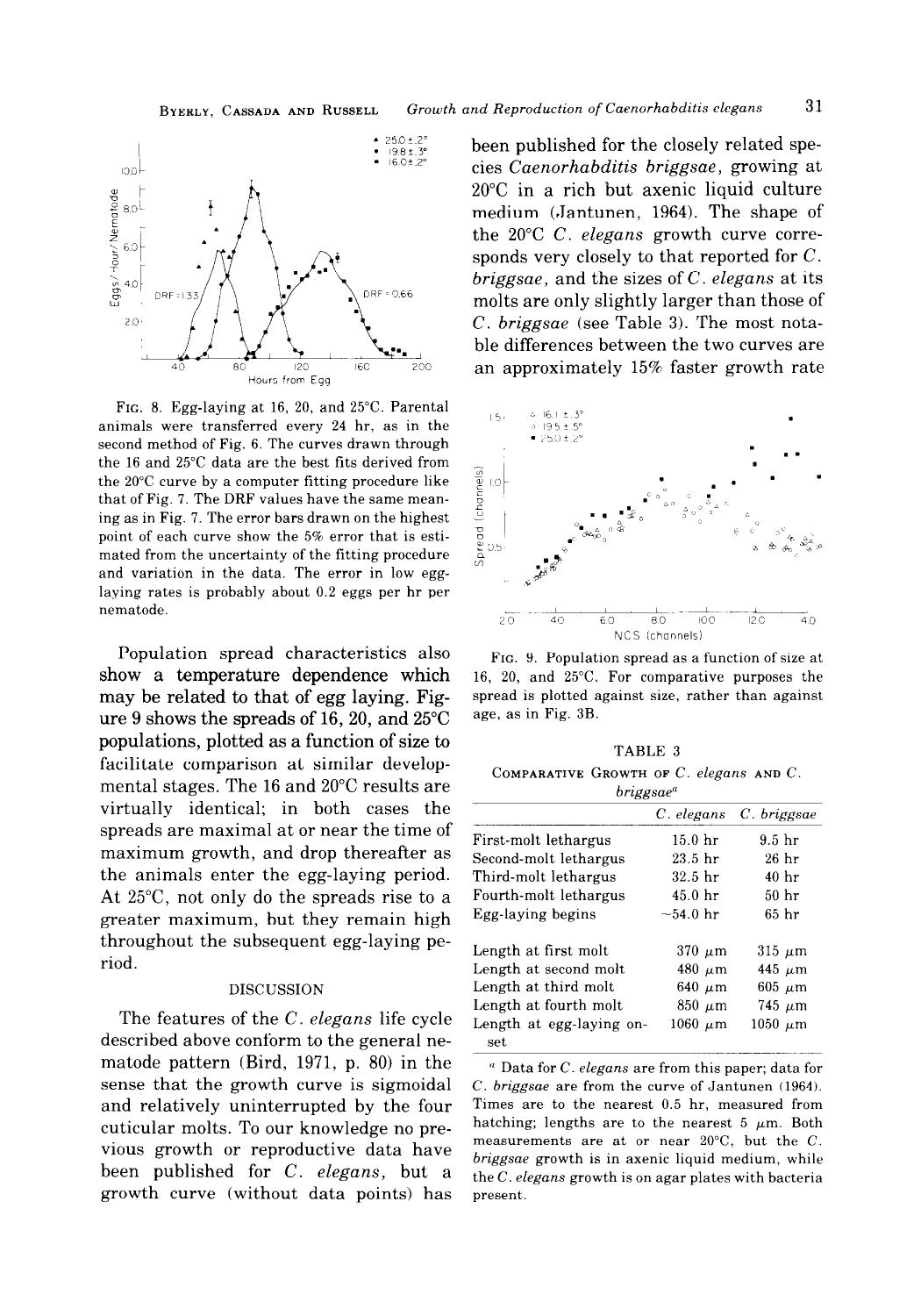for C. elegans, and a difference in the lag between the fourth molt and the onset of egg laying (9 hr for  $C$ . elegans, 15 hr for  $C$ . briggsae); these differences may stem from the different growth conditions used.

The elongation observed at the molt in C. elegans, although not previously reported, agrees well with structural studies of molting in other species (see Bird, 1971, pp. 84-86). In these, the new cuticle laid down under the old is longitudinally buckled, so that an abrupt longitudinal extension after release from the old cuticle seems very likely. A possible consequence of the buckling is that once the new cuticle is completed, a simple increase in internal pressure might exert selectively longitudinal forces that could aid in separating the anterior cap of the old cuticle from its bulk portion.

From the longitudinal spacing of structural elements observed in new and old cuticles of other species (Bird, 1971, p. 87), it appears that these cuticles might be capable of longitudinal extension, up to a point, without the insertion of new elements. In fact, the relative length increases inferred from these observations agree fairly well with the relative length increases observed in  $C$ . elegans (Table 1), suggesting that this might be the mechanism of longitudinal cuticular growth in C. elegans. However, it should also be pointed out that other modes of nematode cuticle growth must surely occur, since some large animal parasites undergo very much greater relative increases within the adult cuticle (Watson, 1965).

The studies of C. elegans growth at 16 and 25°C establish that these are acceptable temperature extremes for the study of temperature-sensitive mutants, although the reduced egg yield, altered egg-laying curve, and greater population spread at 25°C make it clear that this temperature should not be exceeded. The temperature studies also point out the differing temperature dependencies of growth and egg-lay-

ing and thereby emphasize the point that these two phases of the life cycle are limited by different constraints. The transition between these phases is of some interest; from the growth curve it is clear that growth slows down shortly after the onset of egg-laying, as would be expected if the animal had relatively constant biosynthetic capacities which are being diverted from growth into egg-laying. The accuracy of this description is attested to by the calculations presented in Fig. 10; these make it clear that the fractional increase in mass generated by an animal (the combined increase in its own mass plus the mass of its eggs) remains relatively constant at 7.1-9.7% per hr throughout the period when the animal converts from pure growth to almost pure egg-laying. The diversion of biosynthetic capacity from growth to egg-laying is not particularly abrupt (except in the sense that the egg-laying rate shows an initial rapid rise) nor is it absolute, since even at the height of egg-laying more than 10% of the observed mass increase is due to growth. However, it does appear irreversible, since growth does not resume at a high rate at the end of egg-laying.

The transition which occurs at the end of



FIG. 10. Relative rate of biomass production as a function of age for nematodes at 20°C. Biomass production includes eggs laid and body growth. For this calculation the mass of an egg is estimated to be  $0.035$   $\mu$ g and the animal's mass is assumed proportional to the cube of its length with a  $1400 \text{-} \mu \text{m}$ nematode having a mass of 4.3  $\mu$ g.